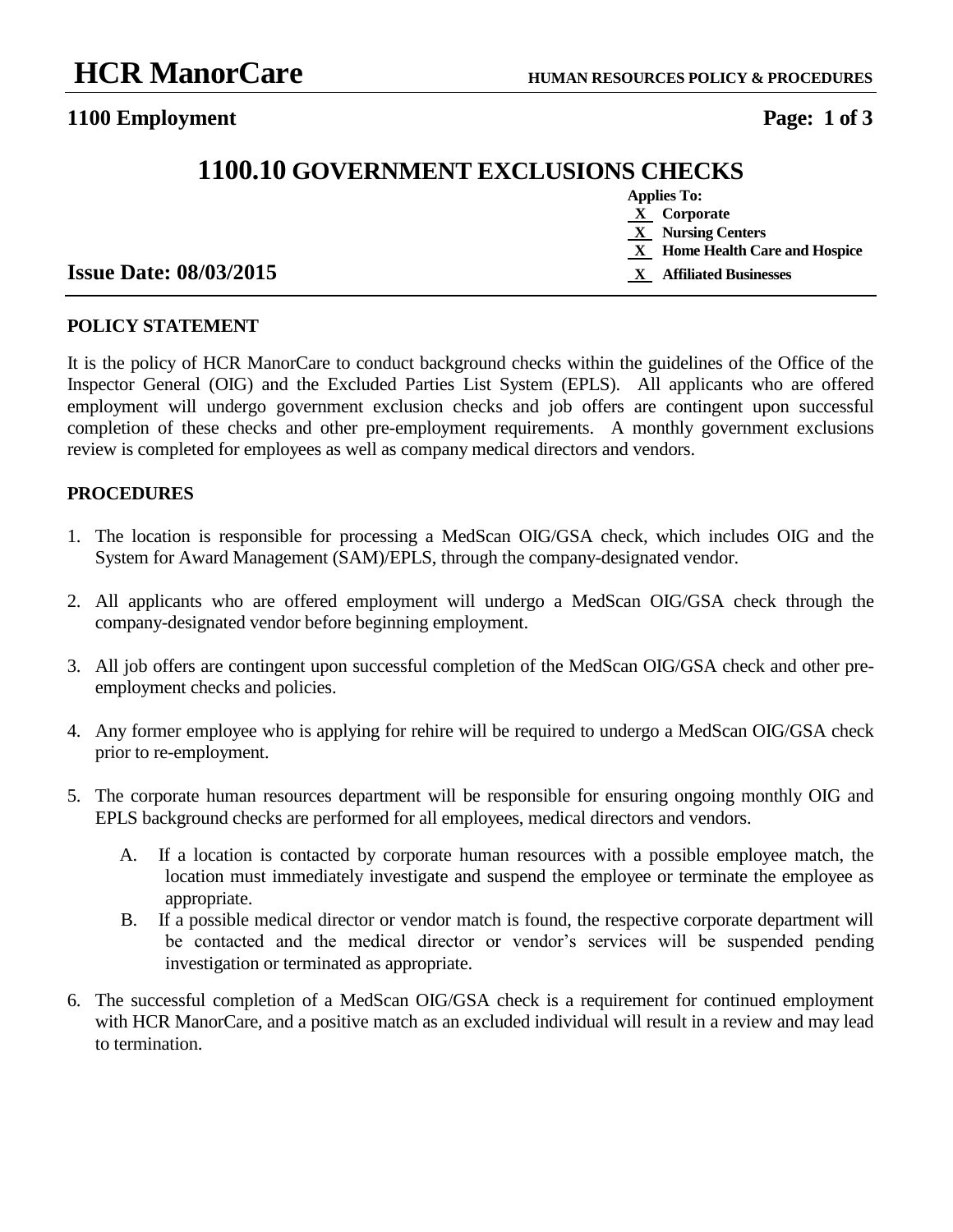**1100 Employment Page: 2 of 3**

# **1100.10 GOVERNMENT EXCLUSIONS CHECKS**

|                               | <b>Applies To:</b>               |
|-------------------------------|----------------------------------|
|                               | $X$ Corporate                    |
|                               | X Nursing Centers                |
|                               | $X$ Home Health Care and Hospice |
| <b>Issue Date: 08/03/2015</b> | <b>Affiliated Businesses</b>     |

- 7. Any current employee or applicant who appears to be a positive match may be barred from employment with HCR ManorCare. If the person misstated his/her status on the employment application, that omission/falsification is also reason for termination.
- 8. Current employees who are found to be a positive match must be informed verbally or in writing of the results reported. Employees may see the results and make a copy as well. If the employee challenges the accuracy of the results, he/she is responsible for correcting the errors with the state agency/court involved. Current employees who challenge the results with the applicable government agency may be placed on unpaid suspension until the matter is resolved. If the current employee does not challenge the results, he/she will be terminated and given eligibility for rehire if his/her report results are cleared.
- 9. The location's human resources designee must obtain information regarding the facts of the positive match and provide that information to the location manager.
- 10. The location should consult with the corporate human resources department for guidance, if necessary.

#### **SPECIAL NEW JERSEY REQUIREMENTS:**

It is the policy of HCR ManorCare to ensure that any payments received from the State of New Jersey are not for items or services that are directly or indirectly furnished, ordered, directed, managed or prescribed in whole or in part by an excluded, unlicensed or uncertified individual or entity. Excluded individuals or entities are those identified by the State or Federal government as not being allowed to participate in State or Federallyfunded health benefit programs, such as Medicaid, New Jersey (NJ) FamilyCare, or Pharmaceutical Assistant to the Aged and Disabled (PAAD).

Providers are responsible for ensuring that any payments received from the State of New Jersey are not for items or services that are directly or indirectly furnished, ordered, directed, managed or prescribed in whole or in part by an excluded, unlicensed or uncertified individual or entity.

#### **PROCEDURES**

1. The corporate office is responsible for verifying that any current or prospective employees (regular or temporary), contractors or subcontractors who directly or indirectly will be furnishing, ordering, directing, managing or prescribing items or services in whole or in part are not excluded, unlicensed or uncertified by searching the following databases on a monthly basis: